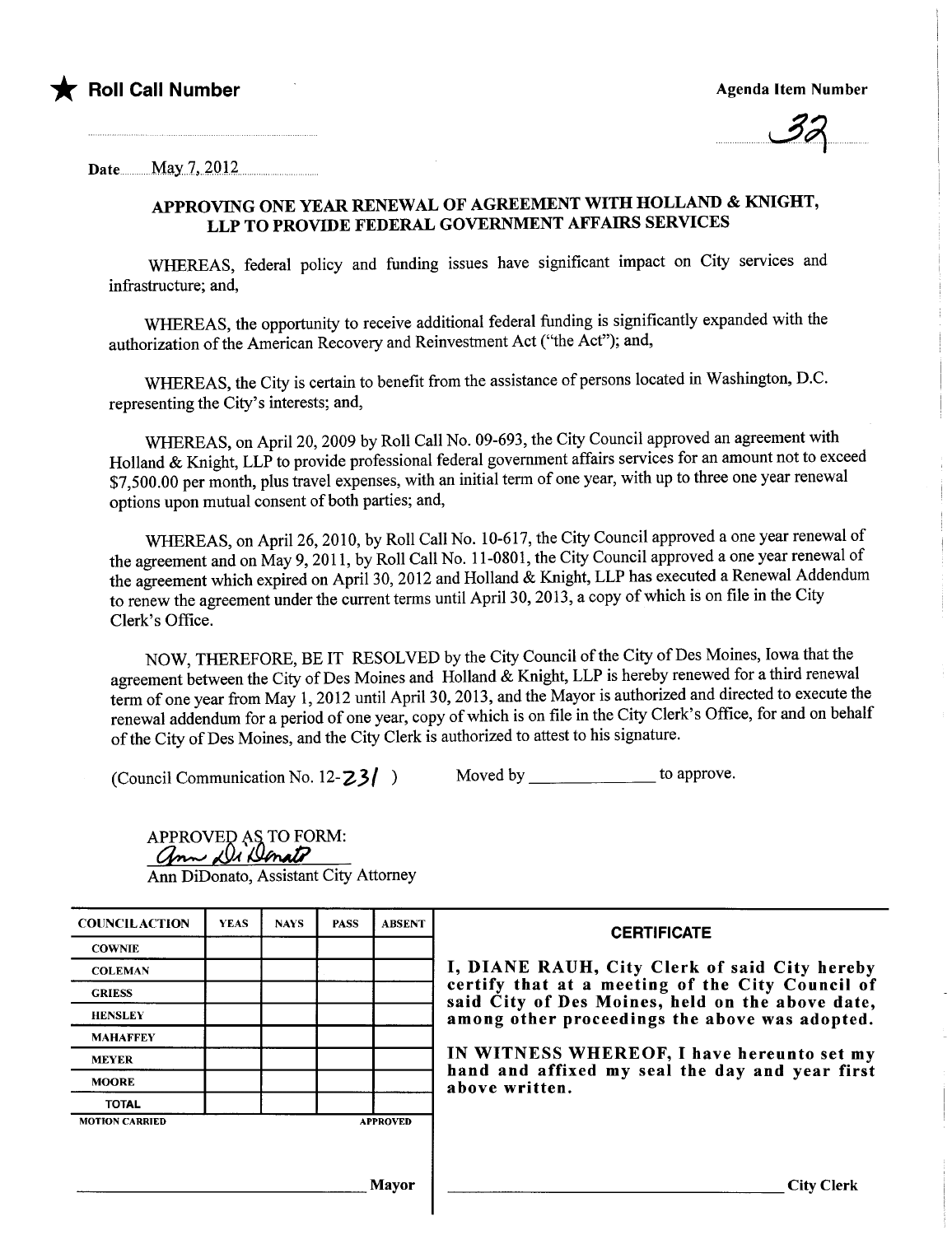# Holland & Knight

2099 Pennsylvania Avenue, N.W., Suite 100 | Washington, DC 20006 | T 202.955.3000 | F 202.955.5564 Holland & Knight LLP 1 ww.hklaw.com

Lisa Ann Barkovic (202) 419-2486 lisa.barkovic@hklaw.com

#### Memorandum

Date: May 3, 2012

To: City of Des Moines

From: Rich Gold Lynn Cutler Lisa Barkovic Lauri Hettinger

Re: Federal Legislative Report

This memorandum outlines our federal advocacy efforts to-date on behalf of the City of Des Moines, IA ("the City").

#### **INTRODUCTION**

Beginning in April 2009, Holland & Knight LLP (H&K) has provided federal advocacy services, including work on federal appropriations, legislation, grants and regulatory services, in support of the City's initiatives relating to transportation, flood control, housing and urban development, environment and energy issues.

Our approach during this time has been to function as an extension of the City in Washington to keep the City's voice on critical legislative issues front and center before the Administration and federal policymakers. As your advocates, we have helped the City shape public policy decisions through careful, strategic positioning.

# i. CORE ADVOCACY TEAM

#### Rich Gold

- Practice leader for the Public Policy & Regulation group in Washington, D.C.
- Previously served as staff for U.S. Senator Lloyd Bentsen & EPA Administrator Carol Browner.
- . He has achieved numerous policy and project successes for state and local governents around the country.

## Lynn Cutler

- . Served in the Clinton White House as Deputy Assistant to the President for Intergovernmental Affairs.
- . Previously served eight years as a county commissioner in Black Hawk County, Iowa.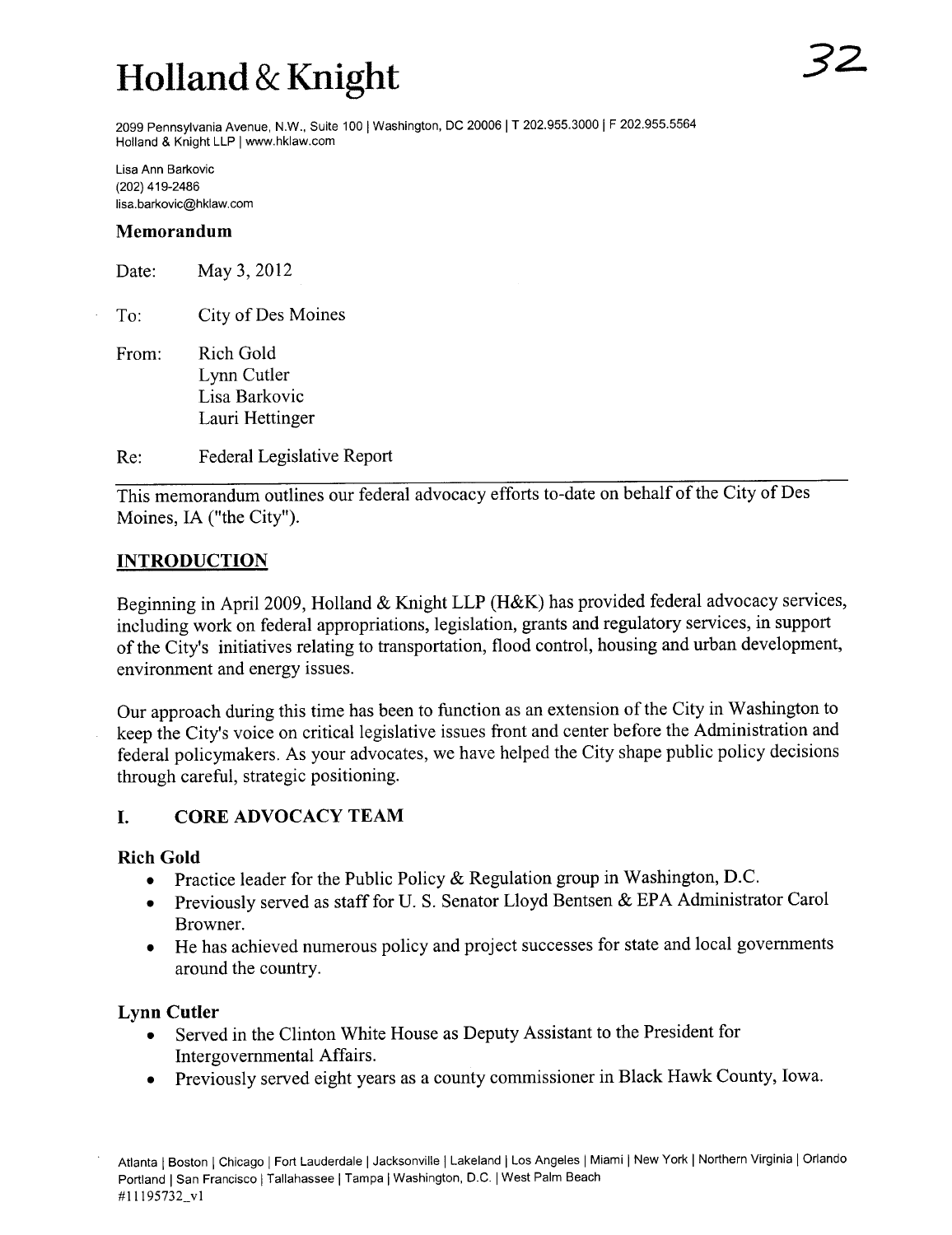May 3,2012 Page 2

#### Lisa Barkovic

- . Has more than seven years of experience helping municipal and public sector clients achieve their policy and funding goals.
- . As a former Congressional staffer, Lisa has extensive experience in the areas of federal appropriations, transportation, water, infrastructure, environment, and homeland security.

# Lauri Hettinger

- . Advocates for local governent municipalities and industries for their infrastructure needs, including surface transportation, water resources, economic development and Army Corps of Engineers.
- . Prior to joining Holland & Knight, Lauri served as staff director for the Senate Environment and Public Works Committee's Subcommittee on Transportation and Infrastructure for Ranking Member Senator George Voinovich.

# FEDERAL POLICY & APPROPRIATIONS ACCOMPLISHMENTS

The Holland & Knight (H&K) Advocacy Team for the City of Des Moines is comprised of a core group of veteran advocates with the experience, contacts and access that the City needs to be effective at the federal level. In the past three years, we have successfully secured over \$8 milion in federal funding for the City to include funding for the Des Moines and Raccoon Rivers, the Riverwalk and SE Connector. In a post-earmark environment, the H&K team is dedicated to ensuring that the City will continue to be successful in a highly competitive grant environment.

## Planning in the New Federal Funding Environment

Clearly, the federal funding environment for the past two years has been significantly different from previous years when the City relied on receiving funding through the eararking process for such projects like the Southeast Connector and the Riverwalk. Going forward, the federal grant process has and wil serve as an important and growing tool for directing federal dollars towards important projects, like the SE Connector. We understand the policy goals for each grant program and how to optimize chances for funding when developing grant proposals. For example, we have guided the City throughout the TIGER grant process. Additionally, we have worked to secure congressional support for the City's grant applications and developed advocacy strategies at the agencies to increase chances of securing funding.

Twice a month, we hold a conference call with the City to maintain efforts and discuss strategy on City initiatives. These calls help to identify new opportunities, reengage on long-term projects and discuss trends in Washington. At any given point in the year new priorities may emerge and we regularly adjust our strategy. We help the City to prioritize both long and short term goals and balance policy and funding requests.

To assist the City in grant efforts, we developed an interactive Federal Funding Roadmap. The Roadmap is a comprehensive database that tracks priority grants and federal funding opportunities coming from the executive branch. The database enables the City to search with key words through important federal funding requirements and connects you directly to online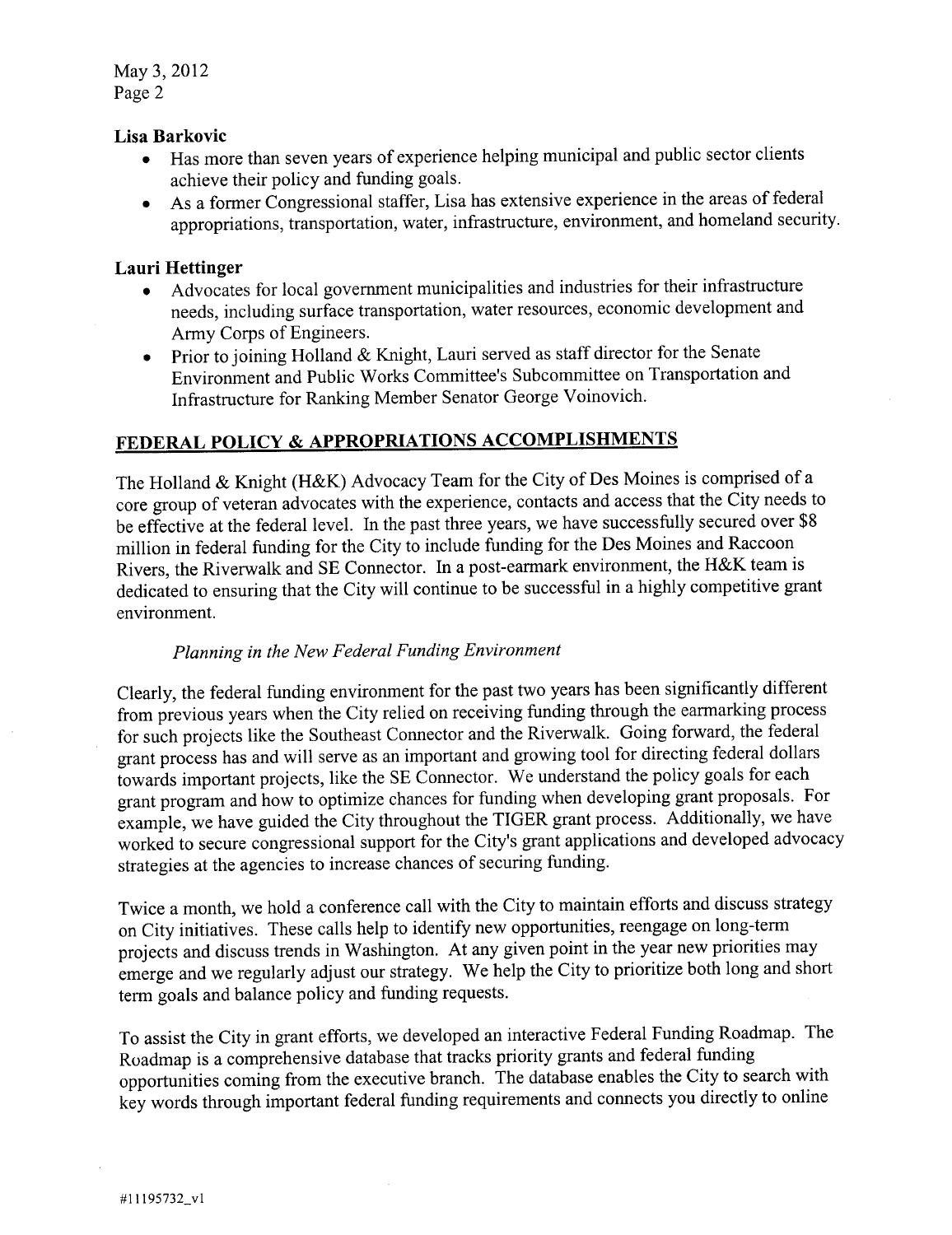May 3,2012 Page 3

program descriptions and announcements. A team of 40 H&K professionals continuously track and research available agency funds to ensure no lost opportnity. In addition, we provide the City with a weekly grants newsletter that highlights the most current grant opportunities. We have also assisted the City by:

- . Drafting legislation language: We have drafted limited provisions for language to be included in the Energy  $\&$  Water Appropriations bill for benefit of the City to pursue funding for the levees in the post-earmark environment.
- . Preparation of congressional testimony: We have assisted Senator Harkin's offce with drafting questions and remarks during hearings with the Army Corps of Engineers.
- . Drafting letters of support for city priorities and grant applications.
- . Drafting talking points for the Mayor and Congressional delegation for key conversations with the Obama Administration on Des Moines initiatives.
- . Educating members of Congress and congressional staff on opportunities, strategies and the history of important programs. We readily engage with the Congressional delegation to be of a resource to them.
- . Building coalitions of similarly situated entities to advance a cause. Our active role in many national organizations, like the U.S. Conference of Mayors, provides us with the access and ability to generate advocacy campaigns. For the City, we have built a coalition of other local governents that faced the same challenges when the Army Corps implemented new crediting policies.
- . Track federal legislative and regulatory developments of interest to the City, including ongoing insider discussions with the City's Congressional delegation, key Committee Members and agency officials, to gain insights on proposals and opportunities.
- . Webinars: We conduct webinars for clients to gain in-depth knowledge on hot topics such as healthcare reform, COPS Hiring Grant Program and HUD Choice Neighborhood grants.

# OVERVIEW OF FEDERAL POLICY WORK

A significant amount of time has been dedicated in the past year on developing a strategy as a response to the 2010 Des Moines River Regulated Flow Frequency Study, undertaken by the Army Corps of Engineers. We have developed and drafted materials used to educate Des Moines' Congressional delegation on the complicated intricacies of Corps procedures and advocating a strategy. These materials included a comprehensive whitepaper describing the issue, its benefits and reason for federal support, talking points, draft Congressional appropriations request letters and draft support letters for the Congressional delegation.